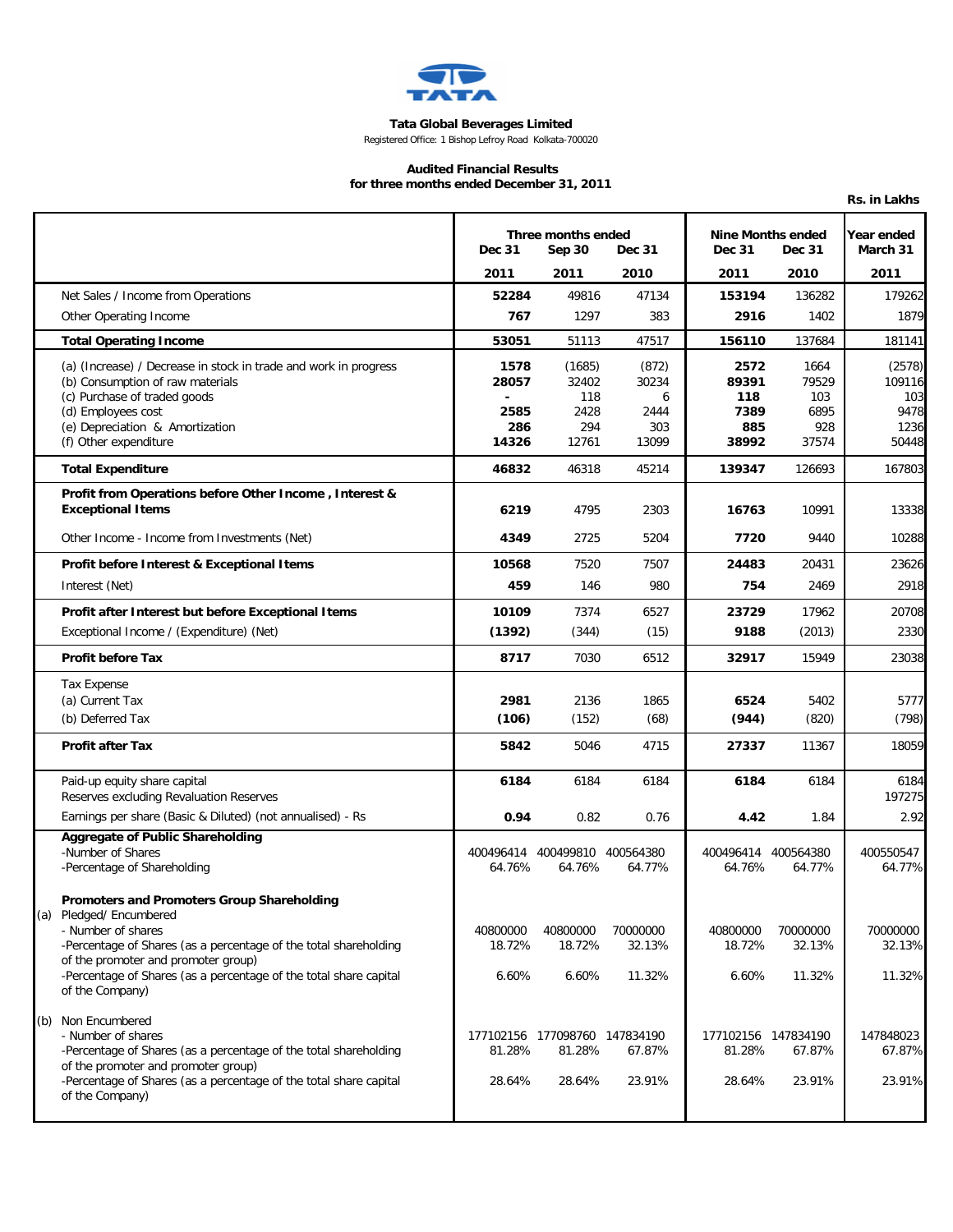## **Notes:**

- 1. Total Operating Income for the quarter at Rs 530.51 crores grew by 12% over the corresponding quarter of previous year driven primarily by improved performance in the Branded Tea operations.
- 2. Profit from Operations for the quarter at Rs 62.19 crores increased by 170 % from the corresponding quarter of the previous year attributable to improvement in operations. The Profit before Tax at Rs 87.17 crores and the Profit after Tax at Rs 58.42 crores are also substantially higher compared to the corresponding quarter of the previous year driven by improvement in operations, lower interest charge partly offset by lower investment income and impact of exceptional items.
- 3. Exceptional items during the quarter represent costs on long term initiatives and new projects of Rs 14.06 crores offset by recovery on discard of assets of Rs 0.14 crores. Exceptional item for the previous year's corresponding period represent reorganization costs relating to restructuring of business.
- 4. Earnings per share (EPS) (basic and diluted) for the quarter of Rs. 0.94 is higher than Rs 0.76 reported for the corresponding quarter of the previous year mainly due to improved operating performance offset by adverse impact of exceptional items. Net of the impact of exceptional items, EPS (basic and diluted) for the current quarter is Rs. 1.10 as compared to Rs 0.76 for the corresponding quarter of the previous year.
- 5. The financial Results for the nine months ended December 31, 2011 includes under Exceptional items Profit arising out of sale of non-core investments aggregating to Rs. 137.21 crores net of provision for future payment under contractual obligation of Rs 17.67 crores, estimated loss on discard of assets Rs 4.80 crores, provision for settlement of claims Rs 5.71 crores, costs on long term initiatives and new projects Rs 17.15 crores.
- 6. As the Company's activity falls within a single business segment, viz "Buying / Blending and Sale of tea in bulk and value added form" the disclosure requirements of Accounting Standard (AS-17) on "Segment Reporting" notified by the Companies (Accounting Standard) Rules 2006, are not applicable.